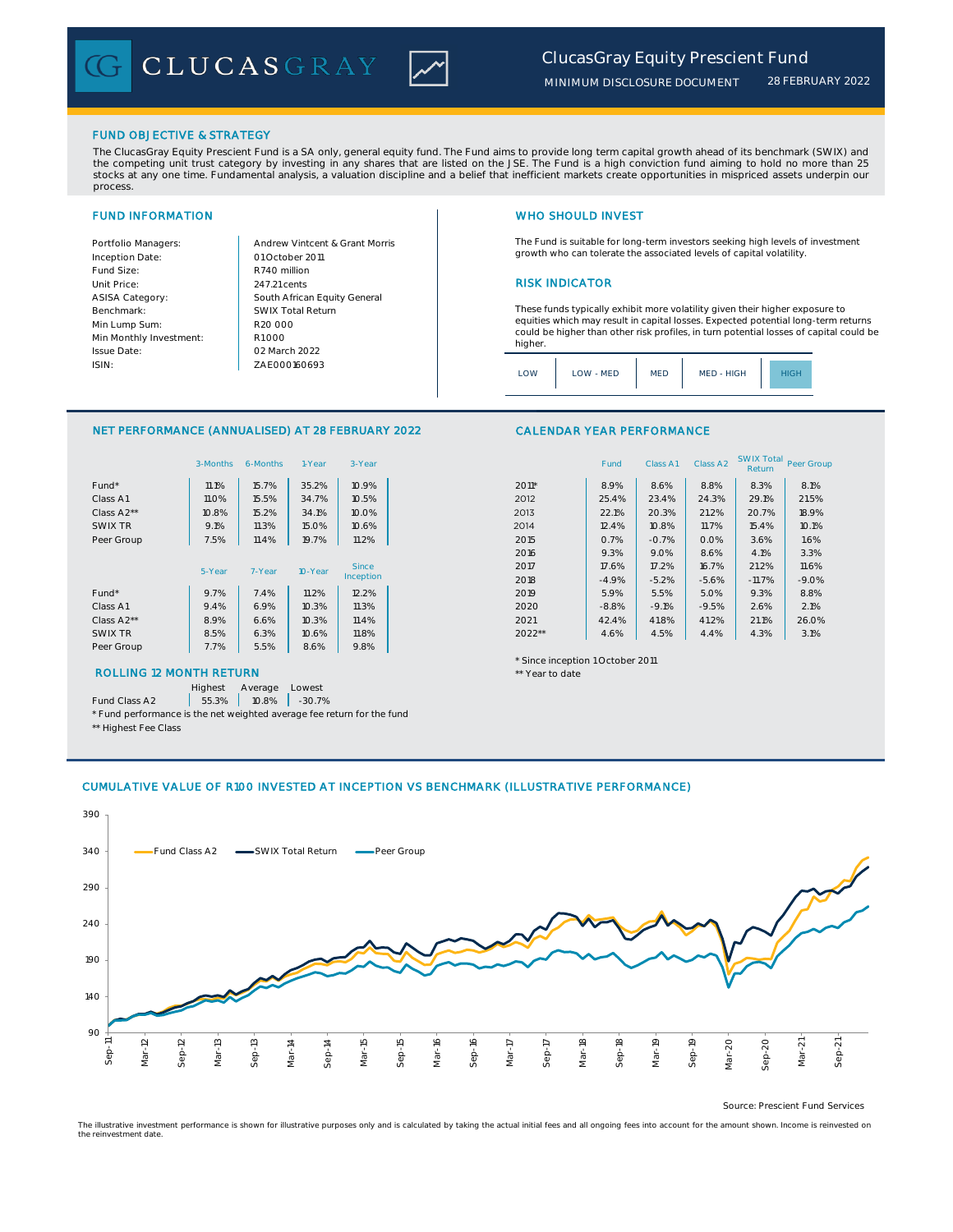**CLUCASGRAY** 



# *ClucasGray Equity Prescient Fund*

*MINIMUM DISCLOSURE DOCUMENT 28 FEBRUARY 2022*

| ABSA                            | <b>AECI</b>              | <b>Asset Class</b> | $\%$  |
|---------------------------------|--------------------------|--------------------|-------|
| <b>Standard Bank</b>            | Life Healthcare          | <b>SA Equity</b>   | 97.2% |
| Anglo American                  | Glencore                 | Cash               | 2.8%  |
| <b>British American Tobacco</b> | Impala Platinum          |                    |       |
| <b>MTN</b>                      | African Rainbow Minerals |                    |       |
| Old Mutual                      | Metrofile                |                    |       |
| Reunert                         | Massmart                 |                    |       |
| Sasol                           |                          |                    |       |

The Top 15 holdings make up 64% of the total fund.

### DISTRIBUTIONS FEE STRUCTURE

# TOP 15 EQUITY HOLDINGS FUND ASSET ALLOCATIONS



| Distribution Frequency | Annually            | TER                                 | Class A <sub>2</sub> | Class A1 |
|------------------------|---------------------|-------------------------------------|----------------------|----------|
| Distribution Date      | 01 April            | Annual Management Fee (excl. VAT)   | .30%                 | 0.90%    |
| Last Distribution      | 6.48 cents per unit | Other Cost                          | 0.03%                | 0.03%    |
|                        |                     | <b>VAT</b>                          | 0.20%                | 0.14%    |
|                        |                     | Total Expense Ratio (incl. VAT)     | 1.52%                | 1.06%    |
|                        |                     | Transaction Costs (incl. VAT)       | 0.29%                | 0.29%    |
|                        |                     | Total Investment Charge (incl. VAT) | 1.81%                | 1.35%    |
|                        |                     |                                     |                      |          |

### QUARTERLY COMMENTARY | 31 DECEMBER 2021

2021 was a good year for equity investors, with all global regions delivering strong returns. The ClucasGray Equity Prescient Fund had a very good year, gaining 42%, double the JSE Swix return of 21%, and significantly ahead of the average general equity fund return of 26%.

The Fund benefitted from some standout company returns in the year, most notably Motus, Distell, MTN, RB Plats and Long4Life, all of which increased by over 70% in the year. Aside from these, the Fund had a large core of holdings, including Absa, Anglos, Massmart, Sabvest, Reunert, AECI, Old Mutual to name a few, which gained more than 25% in the year.

During the quarter, the Fund has been managed in accordance with its policy objectives. Whilst the sector allocation has not changed materially, there have been a few changes within the sectors over the course of the last quarter.

| <b>Fund Asset Allocation</b> | Q4 2021 | Q3 2021 |
|------------------------------|---------|---------|
| <b>Basic Materials</b>       | 21%     | 21%     |
| <b>Industrials</b>           | 26%     | 25%     |
| <b>Consumer Goods</b>        | 18%     | 21%     |
| <b>Financials</b>            | 33%     | 32%     |
| Cash                         | 1%      | 1%      |

We believe the gyrations in the relative performance of many companies over the last year, coupled with our strategy to be active managers and construct relatively concentrated portfolios of higher conviction holdings, has resulted in us making a number of changes in the quarter. During the quarter we exited our<br>holdings in 5 companies, namely Distell, Motus, Billiton, Pep had rallied hard – this is a theme that also played out in Long4Life during the quarter, which was the subject of a buyout offer from a private equity group. We took some profits in Long4Life but do still continue to have a holding in it.

We added 3 new positions in the quarter, being Anheuser, Spar and Impala – Impala being the result of a share swap for our RB Plats holding in the corporate action referred to earlier. In our desire to express conviction in our holdings, we increased our weightings in numerous companies, using the proceeds of the above mentioned sales. These include Absa, Old Mutual, Standard Bank, British American Tobacco, Truworths, Anglos, Glencore, African Rainbow Minerals, Life Healthcare and Reunert. In each of these cases, we believe the relative prospective returns are more attractive than the companies we exited.

We find the current investment climate in South Africa particularly intriguing, as many good companies remain materially undervalued. Public companies have to contend with an ever increasing raft of regulations and costs to remain listed; management teams, ultimately only accountable for the operational and financial performance of their companies, find themselves spending time dealing with queries on why their share price continues to languish, and what they plan to do about it; institutional shareholders find themselves having to defend positions and performance to clients; frustrations develop, yet thankfully there are solutions. In our view, many management teams have levers to pull to unlock significant value for themselves and their shareholders – failing that, and unless share prices start to better reflect our estimate of the fair value of many local companies, we would expect the recent trend of an increase in corporate activity to continue.

2021 was a momentous year for the ClucasGray Equity Prescient Fund, a year in which the Fund celebrated its 10 year anniversary in October. As depicted on the<br>fact sheet, the Fund has delivered returns over most periods in years ago, the Fund has delivered compound annual net returns of nearly 12% pa, ahead of the Swix gross returns, and the peer group net returns of less than 10%. The Fund strives to deliver Alpha by investing with conviction in companies that our fundamental investment process has identified as having the potential to deliver attractive prospective returns. Hence it is pleasing to reflect on the last number of years and to see evidence of the investment strategy delivering on our investment objective.

Notwithstanding a very strong performance in 2021, we believe numerous locally listed companies offer very attractive prospective returns to patient investors. We have positioned the Fund to benefit from these opportunities.